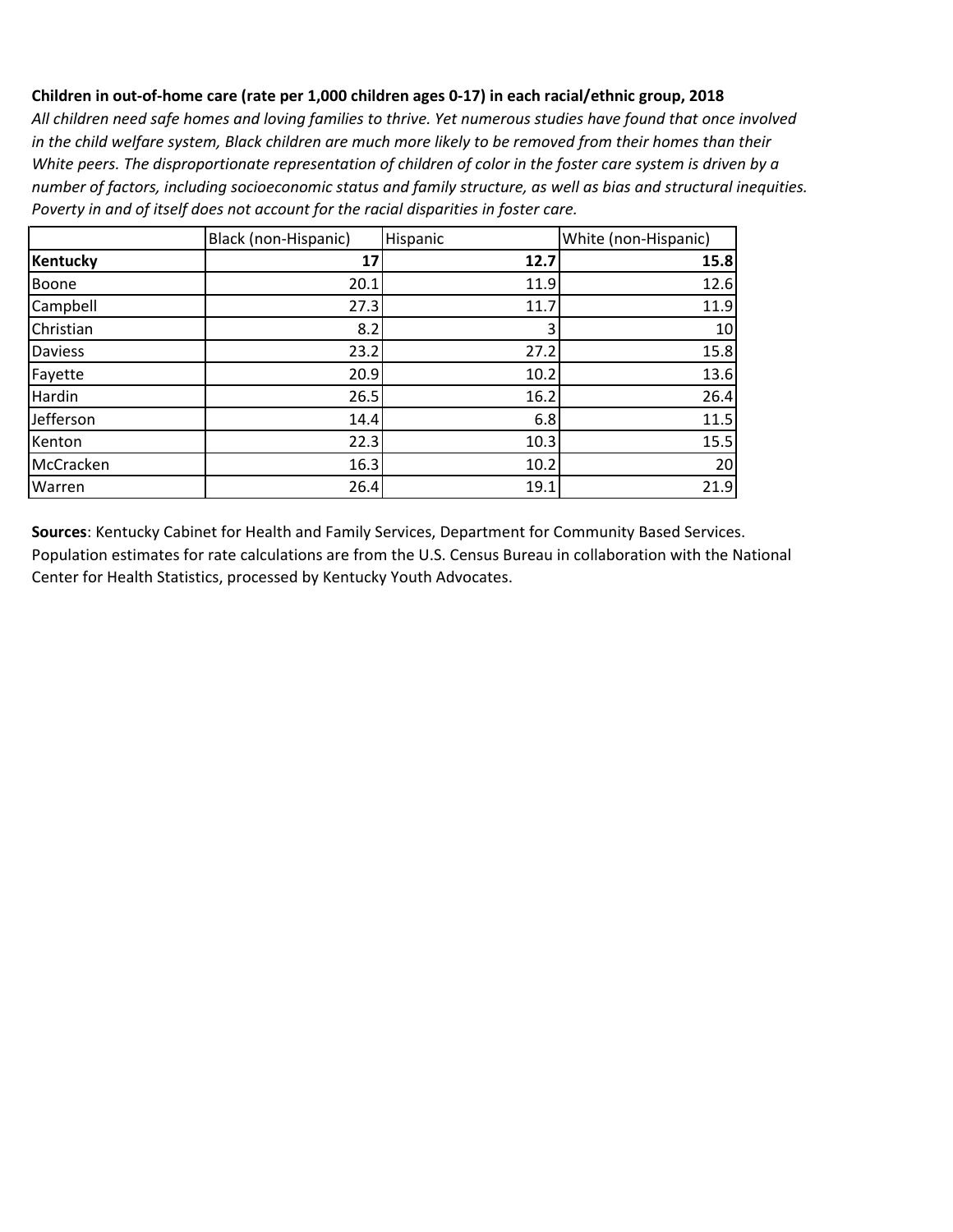*All children need safe homes and loving families to thrive. Yet numerous studies have found that once involved in the child welfare system, Black children are much more likely to be removed from their homes than their White peers. The disproportionate representation of children of color in the foster care system is driven by a number of factors, including socioeconomic status and family structure, as well as bias and structural inequities. Poverty in and of itself does not account for the racial disparities in foster care.*

|                | Black (non-Hispanic) | Hispanic | White (non-Hispanic) |
|----------------|----------------------|----------|----------------------|
| Kentucky       | 15.9                 | 12.5     | 14.1                 |
| Boone          | S                    | 5.5      |                      |
| Campbell       | 23.5                 | 18.2     | 25.7                 |
| Christian      | 13.3                 | 4.7      | 14.5                 |
| <b>Daviess</b> | 16.8                 | 23       | 10.2                 |
| Fayette        | 23.7                 | 15.7     | 12.8                 |
| Hardin         | 19.9                 | 14.8     | 19.7                 |
| Jefferson      | 13.4                 | 6.1      | 7.9                  |
| Kenton         | 33.8                 | 9.6      | 15.2                 |
| McCracken      | 16.6                 |          | 7.6                  |
| Warren         | 33.1                 | 20.4     | 19.9                 |

S = Data is suppressed for fewer than 6 events.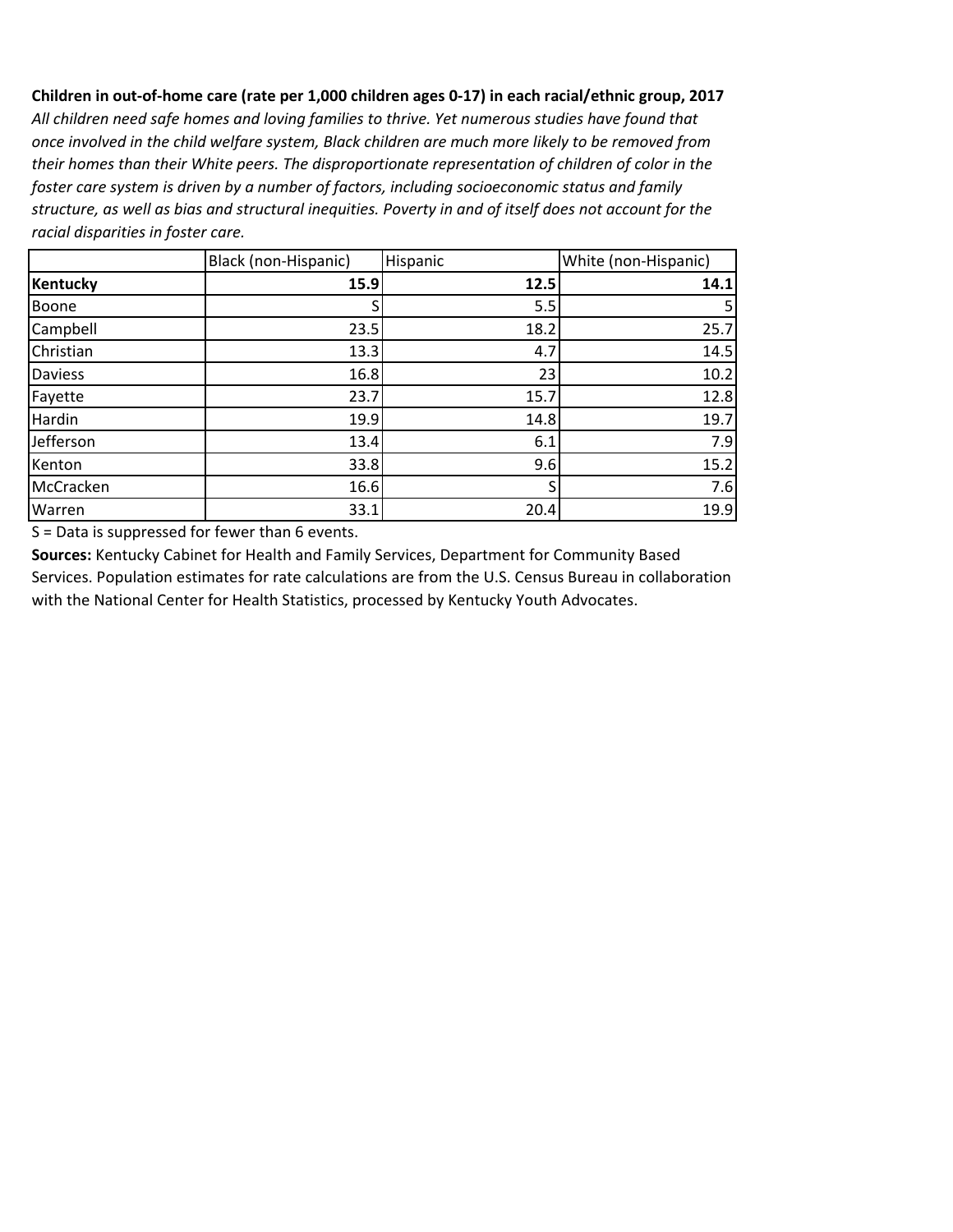*All children need safe homes and loving families to thrive. Yet numerous studies have found that once involved in the child welfare system, Black children are much more likely to be removed from their homes than their White peers. The disproportionate representation of children of color in the foster care system is driven by a number of factors, including socioeconomic status and family structure, as well as bias and structural inequities. Poverty in and of itself does not account for the racial disparities in foster care.*

|           | Black (non-Hispanic) | Hispanic | White (non-Hispanic) |
|-----------|----------------------|----------|----------------------|
| Kentucky  | 15.4                 | 12.3     | 12.8                 |
| Boone     |                      | 4.1      | 3.3                  |
| Campbell  | 22.4                 | 18.3     | 26.3                 |
| Christian | 11.7                 | 3.6      | 10.5                 |
| Daviess   | 14.6                 | 14.3     | 9.2                  |
| Fayette   | 23.9                 | 16.3     | 13.8                 |
| Hardin    | 21.8                 | 18.2     | 17.5                 |
| Jefferson | 13.3                 | 5.5      | 7.6                  |
| Kenton    | 35.3                 | 7.4      | 14.4                 |
| McCracken | 11.7                 |          | 8.2                  |
| Warren    | 31.5                 | 25.1     | 16.5                 |

S = Data is suppressed for fewer than 6 events.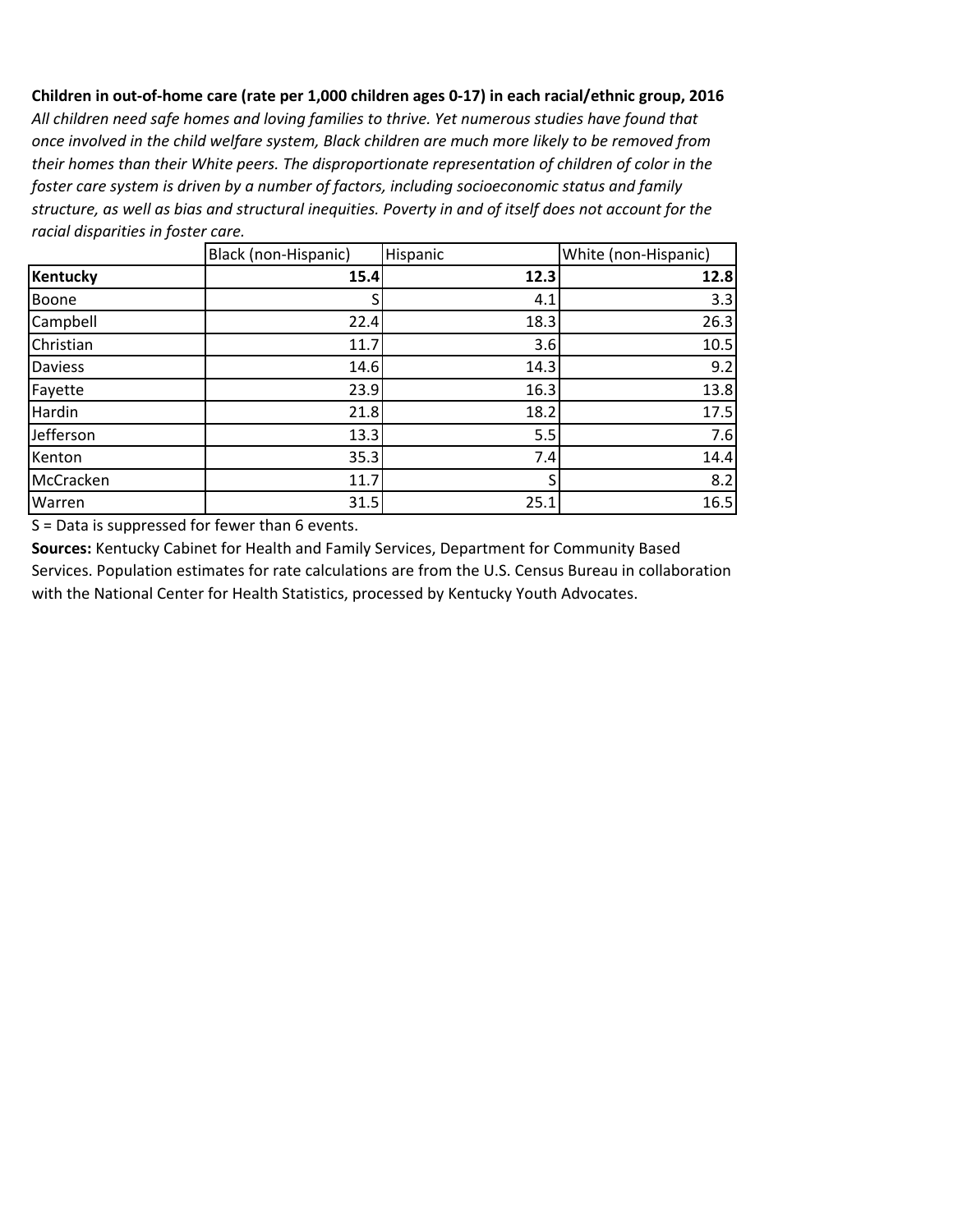*All children need safe homes and loving families to thrive. Yet numerous studies have found that once involved in the child welfare system, Black children are much more likely to be removed from their homes than their White peers. The disproportionate representation of children of color in the foster care system is driven by a number of factors, including socioeconomic status and family structure, as well as bias and structural inequities. Poverty in and of itself does not account for the racial disparities in foster care.*

|                | Black (non-Hispanic) | Hispanic | White (non-Hispanic) |
|----------------|----------------------|----------|----------------------|
| Kentucky       | 14.0                 | 12.2     | 12.0                 |
| Boone          | 4.0                  | 2.7      | 1.8                  |
| Campbell       | 21.6                 | 36.9     | 28.9                 |
| Christian      | 6.8                  | 4.9      | 10.1                 |
| <b>Daviess</b> | 11.2                 | 21.2     | 8.2                  |
| Fayette        | 24.5                 | 14.2     | 13.9                 |
| Hardin         | 19.6                 | 15.9     | 18.5                 |
| Jefferson      | 12.5                 | 5.6      | 6.7                  |
| Kenton         | 28.8                 | 7.2      | 13.2                 |
| McCracken      | 11.5                 |          | 7.2                  |
| Warren         | 25.3                 | 24.0     | 16.4                 |

S = Data is suppressed for fewer than 6 events.